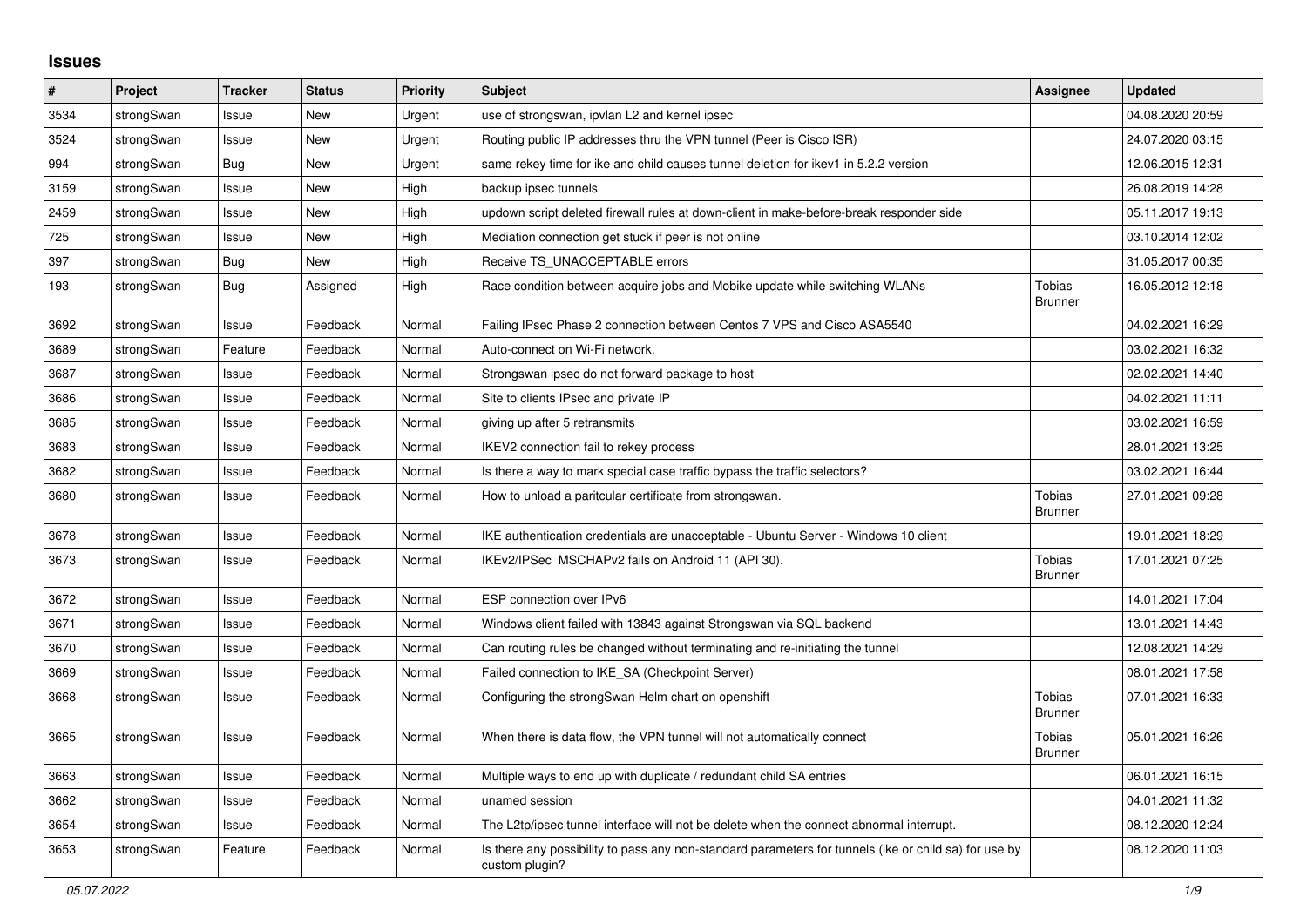| $\sharp$ | Project    | <b>Tracker</b> | <b>Status</b> | <b>Priority</b> | <b>Subject</b>                                                                                                                      | <b>Assignee</b>          | <b>Updated</b>   |
|----------|------------|----------------|---------------|-----------------|-------------------------------------------------------------------------------------------------------------------------------------|--------------------------|------------------|
| 3652     | strongSwan | Issue          | Feedback      | Normal          | In strongswan ipsec.conf, how to set the "ike" parameters so that it can support all hash Algorithm<br>and DH group server support? |                          | 08.12.2020 12:35 |
| 3651     | strongSwan | Feature        | New           | Normal          | Support for FC-SP-2                                                                                                                 |                          | 07.01.2021 20:04 |
| 3650     | strongSwan | Issue          | Feedback      | Normal          | HA behaves very strange                                                                                                             |                          | 04.12.2020 08:53 |
| 3647     | strongSwan | Issue          | Feedback      | Normal          | Is it possible to receive INTERNAL_IP4_SUBNET attributes in updown scripts                                                          |                          | 02.12.2020 17:06 |
| 3643     | strongSwan | Issue          | Feedback      | Normal          | Strongswan and FRR NHRP                                                                                                             |                          | 01.12.2020 10:55 |
| 3642     | strongSwan | Issue          | Feedback      | Normal          | How to distinguish encapsulated packets from different interfaces                                                                   |                          | 30.11.2020 09:38 |
| 3640     | strongSwan | Issue          | Feedback      | Normal          | Problem surfing via VPN form Android APK on a sepcific Mobile Operator                                                              |                          | 26.11.2020 11:43 |
| 3636     | strongSwan | Issue          | Feedback      | Normal          | Tor behind VPN                                                                                                                      | Tobias<br><b>Brunner</b> | 23.11.2020 14:09 |
| 3630     | strongSwan | Issue          | Feedback      | Normal          | The certificate is loaded but not used.                                                                                             |                          | 18.11.2020 10:29 |
| 3629     | strongSwan | Issue          | Feedback      | Normal          | IPSec enc only on specific dport/proto                                                                                              |                          | 16.11.2020 10:04 |
| 3628     | strongSwan | Issue          | Feedback      | Normal          | Constant `retransmit` while establishing CHILD_SA                                                                                   |                          | 16.11.2020 10:14 |
| 3625     | strongSwan | Issue          | Feedback      | Normal          | Always on VPN when the client is on the same LAN as the VPN server                                                                  |                          | 10.11.2020 18:45 |
| 3620     | strongSwan | Issue          | Feedback      | Normal          | L2TP/IPSEC ipsec.conf setting                                                                                                       | Tobias<br><b>Brunner</b> | 12.11.2020 10:14 |
| 3618     | strongSwan | Issue          | Feedback      | Normal          | Use side-band to configure strongswan's                                                                                             |                          | 09.11.2020 10:38 |
| 3617     | strongSwan | Issue          | Feedback      | Normal          | full-offload swanctl.conf                                                                                                           |                          | 03.11.2020 17:24 |
| 3616     | strongSwan | Issue          | Feedback      | Normal          | With Strongswan 5.7.2, unique=never not allowing multiple clients to establish tunnels with same<br>identity                        |                          | 05.11.2020 12:32 |
| 3614     | strongSwan | Issue          | Feedback      | Normal          | Certificate renewal for about to expire certificates                                                                                |                          | 30.10.2020 13:30 |
| 3611     | strongSwan | Issue          | Feedback      | Normal          | Unable to Send Traffic Using NAT on EC2 Instance                                                                                    |                          | 27.10.2020 16:35 |
| 3610     | strongSwan | Issue          | Feedback      | Normal          | farp plugin conflicts with DHCP service                                                                                             |                          | 26.10.2020 18:06 |
| 3609     | strongSwan | Issue          | Feedback      | Normal          | Potential DNS server IP address conflicts                                                                                           |                          | 26.10.2020 11:12 |
| 3607     | strongSwan | Issue          | Feedback      | Normal          | statusall option reports transport established two or three times per IP at start-up                                                |                          | 27.10.2020 16:48 |
| 3606     | strongSwan | Issue          | Feedback      | Normal          | Using ipsec tunnel from "foreign" subnet                                                                                            | Noel Kuntze              | 26.10.2020 12:23 |
| 3604     | strongSwan | Issue          | Feedback      | Normal          | Email Notification on down status                                                                                                   |                          | 21.10.2020 10:54 |
| 3603     | strongSwan | Issue          | Feedback      | Normal          | dns issue in config mode                                                                                                            |                          | 20.10.2020 11:50 |
| 3598     | strongSwan | Issue          | Feedback      | Normal          | swanctl on Windows: Support aborting execution                                                                                      |                          | 19.10.2020 15:01 |
| 3597     | strongSwan | Issue          | Feedback      | Normal          | IPSec Client on CentOS 8 - Can't connect using ShrewSoft VPN config file                                                            |                          | 21.10.2020 16:38 |
| 3596     | strongSwan | Issue          | Feedback      | Normal          | no issuer certificate found for                                                                                                     |                          | 21.10.2020 03:27 |
| 3594     | strongSwan | Issue          | Feedback      | Normal          | How to see the traffic at ESP in UDP SPIs and forwarding rule                                                                       | Tobias<br><b>Brunner</b> | 15.10.2020 13:57 |
| 3593     | strongSwan | Issue          | Feedback      | Normal          | Need variable tracking make_before_break state into updown scripts                                                                  |                          | 13.10.2020 09:59 |
| 3592     | strongSwan | Issue          | Feedback      | Normal          | Tunnel reported as established but log show "found encrypted payload, but no transform set"                                         |                          | 20.10.2020 10:37 |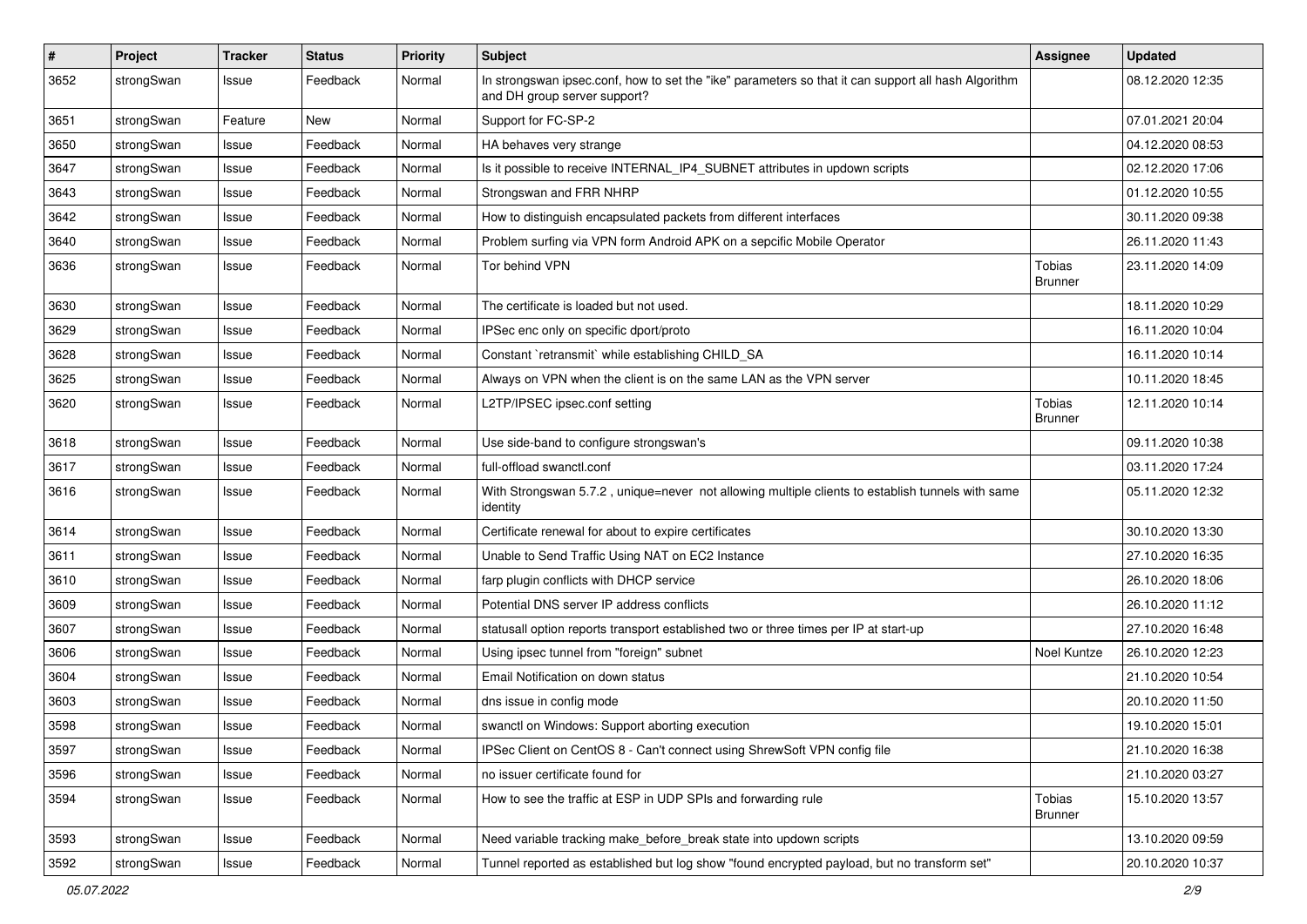| $\vert$ # | Project    | <b>Tracker</b> | <b>Status</b> | <b>Priority</b> | <b>Subject</b>                                                                          | <b>Assignee</b>                 | <b>Updated</b>   |
|-----------|------------|----------------|---------------|-----------------|-----------------------------------------------------------------------------------------|---------------------------------|------------------|
| 3588      | strongSwan | Issue          | Feedback      | Normal          | VPN setup over 4G                                                                       |                                 | 08.10.2020 14:13 |
| 3584      | strongSwan | Issue          | Feedback      | Normal          | Separate ipsec.conf file per conn and separate ipsec.secrets file per conn              | Tobias<br><b>Brunner</b>        | 30.09.2020 17:06 |
| 3580      | strongSwan | Issue          | Feedback      | Normal          | encapsulation and packets not routing into tunnel problems                              |                                 | 02.10.2020 10:03 |
| 3578      | strongSwan | Issue          | Feedback      | Normal          | ipsec connection to FortiClient VPN                                                     |                                 | 28.09.2020 15:08 |
| 3577      | strongSwan | Issue          | Feedback      | Normal          | StrongSwan Connection adding and deleting over network.                                 |                                 | 28.09.2020 15:13 |
| 3576      | strongSwan | Issue          | Feedback      | Normal          | strongswan on openwrt virtual ip inside ipsec tunnel                                    |                                 | 25.09.2020 17:01 |
| 3575      | strongSwan | Issue          | Feedback      | Normal          | Tunnel of IPv6 Over IPv4 not accespting Jumbo Packets                                   |                                 | 23.09.2020 16:44 |
| 3573      | strongSwan | Issue          | Feedback      | Normal          | ike2 and transit traffic                                                                |                                 | 05.10.2020 10:55 |
| 3568      | strongSwan | Issue          | Feedback      | Normal          | vpn connection is unstable                                                              |                                 | 23.09.2020 16:28 |
| 3566      | strongSwan | Issue          | Feedback      | Normal          | Number of simultaneous connections limited to 1000 in a cluster                         |                                 | 18.09.2020 09:46 |
| 3565      | strongSwan | Issue          | Feedback      | Normal          | Filtering out logs or plugin in to do so                                                |                                 | 16.09.2020 11:45 |
| 3564      | strongSwan | Issue          | Feedback      | Normal          | Out of order packets are generated if strong swan is running on multiple cores          |                                 | 16.09.2020 10:01 |
| 3561      | strongSwan | Issue          | Feedback      | Normal          | Azure P2S VPN Linux connection error                                                    |                                 | 15.09.2020 12:22 |
| 3560      | strongSwan | Issue          | Feedback      | Normal          | PSK tunnel working - Cert fails with fragmention errors                                 | <b>Tobias</b><br><b>Brunner</b> | 11.09.2020 14:15 |
| 3558      | strongSwan | Issue          | Feedback      | Normal          | deleting half open IKE_SA with x.x.x.x after timeout with iOS device                    |                                 | 05.09.2020 21:23 |
| 3552      | strongSwan | Issue          | Feedback      | Normal          | Internet disconnects after once VPN is established                                      |                                 | 30.08.2020 05:35 |
| 3545      | strongSwan | Issue          | New           | Normal          | Configuration model for multiple-VRF tunnel endpoints                                   |                                 | 18.08.2020 13:50 |
| 3537      | strongSwan | Issue          | Feedback      | Normal          | IPv6 Packets are not transferred from server to client through IPSec using RPC protocol |                                 | 01.09.2020 12:50 |
| 3536      | strongSwan | Issue          | Feedback      | Normal          | When Create multiple tunnels restart ipsec service will establish fail.                 |                                 | 03.09.2020 13:58 |
| 3516      | strongSwan | Issue          | Feedback      | Normal          | Close IKE_SA after expiry without rekey/reauth                                          |                                 | 20.07.2020 19:32 |
| 3500      | strongSwan | Issue          | Feedback      | Normal          | swanctl --list-cert not listing all certs                                               |                                 | 29.06.2020 15:25 |
| 3499      | strongSwan | Issue          | Feedback      | Normal          | ISAKMP Signature hash algorithm / EAP-TLS Authentification                              |                                 | 30.06.2020 10:40 |
| 3498      | strongSwan | Issue          | Feedback      | Normal          | FreeBSD + dhcp+farp plugin                                                              |                                 | 22.01.2021 10:44 |
| 3496      | strongSwan | Issue          | Feedback      | Normal          | Route-based VPN - transport mode                                                        |                                 | 11.02.2021 09:55 |
| 3490      | strongSwan | Issue          | Feedback      | Normal          | Selecting incorrect auth mode for IKEv1                                                 |                                 | 21.07.2020 21:26 |
| 3442      | strongSwan | Issue          | Feedback      | Normal          | Apply policy based on network interface in transport mode                               |                                 | 13.05.2020 10:53 |
| 3441      | strongSwan | Feature        | New           | Normal          | [Android] Lock modification of VPN configurations on work devices                       |                                 | 11.05.2020 10:00 |
| 3422      | strongSwan | Feature        | Feedback      | Normal          | Allow multiple local.id to be specified in a single connection?                         |                                 | 23.04.2020 13:19 |
| 3403      | strongSwan | Issue          | Feedback      | Normal          | IKEv2 natd false detection                                                              |                                 | 09.04.2020 14:19 |
| 3400      | strongSwan | Issue          | Feedback      | Normal          | Windows 10 IKEv2 rekeying fails                                                         |                                 | 16.04.2020 17:08 |
| 3398      | strongSwan | Feature        | New           | Normal          | Android client - allow configuring eap_id with EAP-TLS                                  |                                 | 06.04.2020 23:19 |
| 3392      | strongSwan | Issue          | Feedback      | Normal          | mark=%unique and no Internet-connection with VPN                                        |                                 | 31.07.2020 15:26 |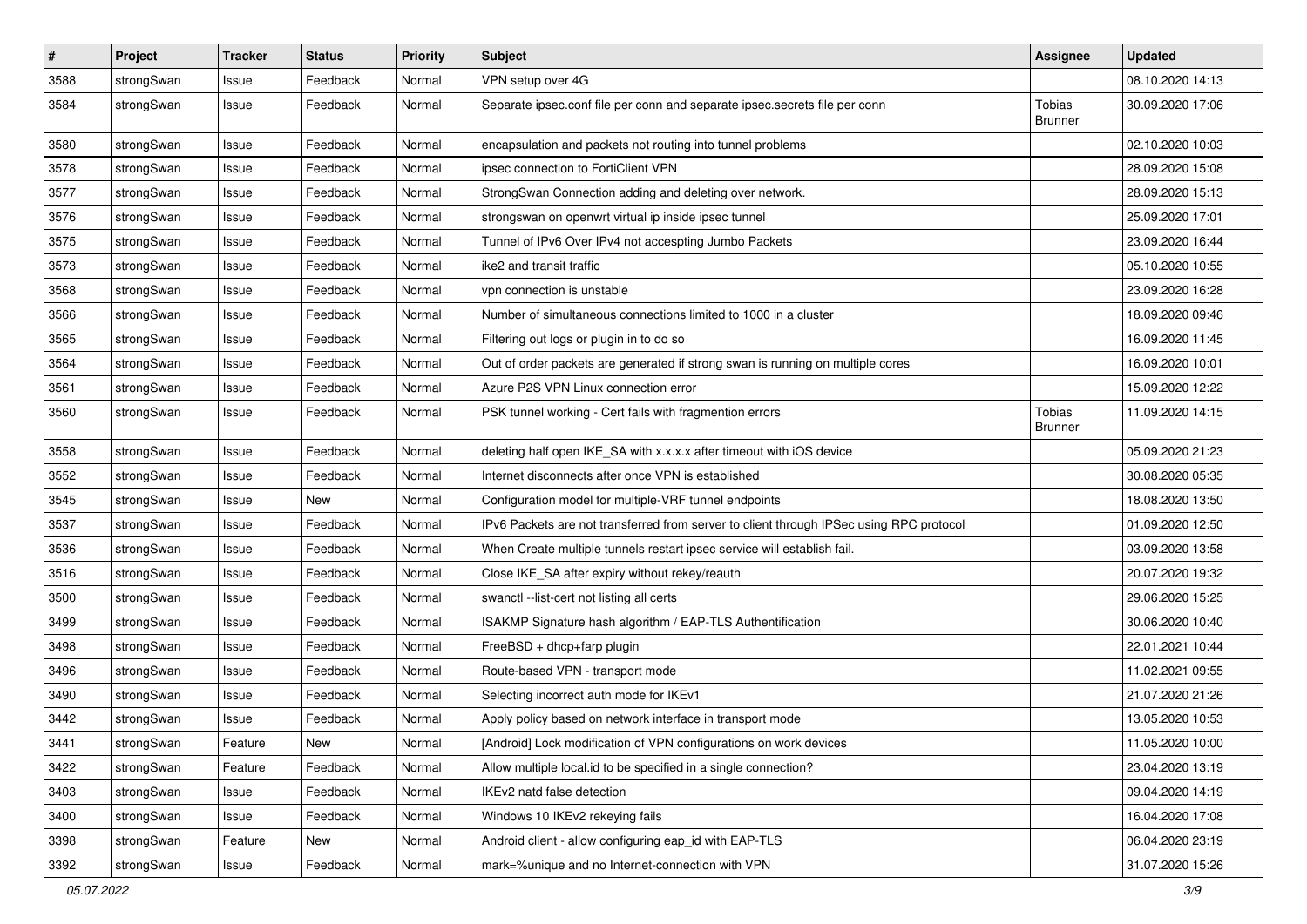| $\vert$ # | Project    | <b>Tracker</b> | <b>Status</b> | <b>Priority</b> | <b>Subject</b>                                                                                              | <b>Assignee</b>          | <b>Updated</b>   |
|-----------|------------|----------------|---------------|-----------------|-------------------------------------------------------------------------------------------------------------|--------------------------|------------------|
| 3389      | strongSwan | Issue          | Feedback      | Normal          | Child SAs not getting created after rekeying                                                                |                          | 30.03.2020 15:45 |
| 3377      | strongSwan | Issue          | Feedback      | Normal          | Interface ID not configured during HA synchronization                                                       |                          | 18.03.2020 10:15 |
| 3366      | strongSwan | Issue          | Feedback      | Normal          | Uninstall "any" trap policy if start_action=trap with virtual IPs is used                                   |                          | 13.03.2020 14:57 |
| 3342      | strongSwan | Issue          | Feedback      | Normal          | Certain fields in Storngswan on Firestick4K are not editable                                                |                          | 20.02.2020 09:36 |
| 3341      | strongSwan | Bug            | Feedback      | Normal          | Application Icon missing on firestick 4K                                                                    | Tobias<br><b>Brunner</b> | 20.02.2020 09:31 |
| 3326      | strongSwan | Issue          | New           | Normal          | update custom routing table (table 220 by default) with new routes if new networks and routes<br>appear     |                          | 10.02.2020 12:01 |
| 3307      | strongSwan | Issue          | Feedback      | Normal          | Probable non compliance with RFC 7296 wrt traffic selector narrowing?                                       |                          | 14.01.2020 16:19 |
| 3304      | strongSwan | Issue          | Feedback      | Normal          | Found unsupported critical X.509 extension: X509v3 Name Constraints                                         |                          | 13.01.2020 14:50 |
| 3298      | strongSwan | Issue          | New           | Normal          | strategies to improve strongswan performance per single SA                                                  |                          | 23.12.2019 14:05 |
| 3291      | strongSwan | Issue          | Feedback      | Normal          | IPSec IKEv2 Client to VPN service 2                                                                         | Tobias<br><b>Brunner</b> | 16.08.2020 12:58 |
| 3285      | strongSwan | Bug            | Feedback      | Normal          | Virtual IPs on FreeBSD cannot set IPv6 addresses                                                            |                          | 02.11.2021 11:04 |
| 3282      | strongSwan | Issue          | Feedback      | Normal          | Android VPN client keeps retrying in airplane mode                                                          |                          | 29.11.2019 16:06 |
| 3268      | strongSwan | Issue          | Feedback      | Normal          | Traffic disruption -- policy-based VPN to AWS VPN service                                                   |                          | 15.11.2019 16:53 |
| 3254      | strongSwan | Issue          | Feedback      | Normal          | Log level in android level                                                                                  |                          | 08.11.2019 08:36 |
| 3162      | strongSwan | Feature        | Feedback      | Normal          | Strongswan Android support for default DNS suffixes (UNITY_DEF_DOMAIN flag)                                 |                          | 29.08.2019 10:29 |
| 3154      | strongSwan | Issue          | Feedback      | Normal          | signature validation failed only with sha2                                                                  |                          | 20.08.2019 11:51 |
| 3151      | strongSwan | Issue          | Feedback      | Normal          | Forecast stops forwarding multicast                                                                         |                          | 26.08.2019 14:06 |
| 3135      | strongSwan | Feature        | Feedback      | Normal          | Android client - settings for connection re-try                                                             |                          | 12.08.2019 16:32 |
| 3122      | strongSwan | Issue          | Feedback      | Normal          | Strongswan software iterupts                                                                                |                          | 18.07.2019 02:27 |
| 3104      | strongSwan | Feature        | Feedback      | Normal          | EAP-RADIUS: binding address feature for routers with multiple interfaces connected to LAN.                  |                          | 17.06.2021 02:26 |
| 3097      | strongSwan | Issue          | Feedback      | Normal          | charon restart behaviour                                                                                    |                          | 24.06.2019 16:09 |
| 3075      | strongSwan | Feature        | New           | Normal          | <b>IPsec Labelling</b>                                                                                      |                          | 29.05.2019 17:09 |
| 3072      | strongSwan | Issue          | Feedback      | Normal          | Windows 10: setting WFP SA SPI fails with error 0x80320014                                                  |                          | 29.05.2019 14:34 |
| 2972      | strongSwan | Feature        | Feedback      | Normal          | how to add X509v3 Key Usage: Key Encipherment                                                               |                          | 13.03.2019 13:59 |
| 2966      | strongSwan | Issue          | Feedback      | Normal          | Problems with large amount of subnets in leftsubnet configuration                                           |                          | 02.04.2019 10:35 |
| 2964      | strongSwan | Issue          | Feedback      | Normal          | Route to IKE Gateway Fails to Update Under Particular Configuration                                         |                          | 13.03.2019 10:38 |
| 2958      | strongSwan | Issue          | Feedback      | Normal          | Trap policies with unspecified remote IP covering multiple specific ports constantly produce new<br>IKE_SAs |                          | 11.03.2019 15:03 |
| 2870      | strongSwan | Issue          | Feedback      | Normal          | DNS resolution outside of tunnel if DNS server is in remote TS                                              |                          | 22.01.2019 11:06 |
| 2835      | strongSwan | Issue          | Feedback      | Normal          | Rekeyed SA can't be deleted in standby node                                                                 |                          | 19.12.2018 02:52 |
| 2816      | strongSwan | Issue          | Feedback      | Normal          | order of DNS entries is reversed in /etc/resolv.conf                                                        |                          | 06.11.2018 10:41 |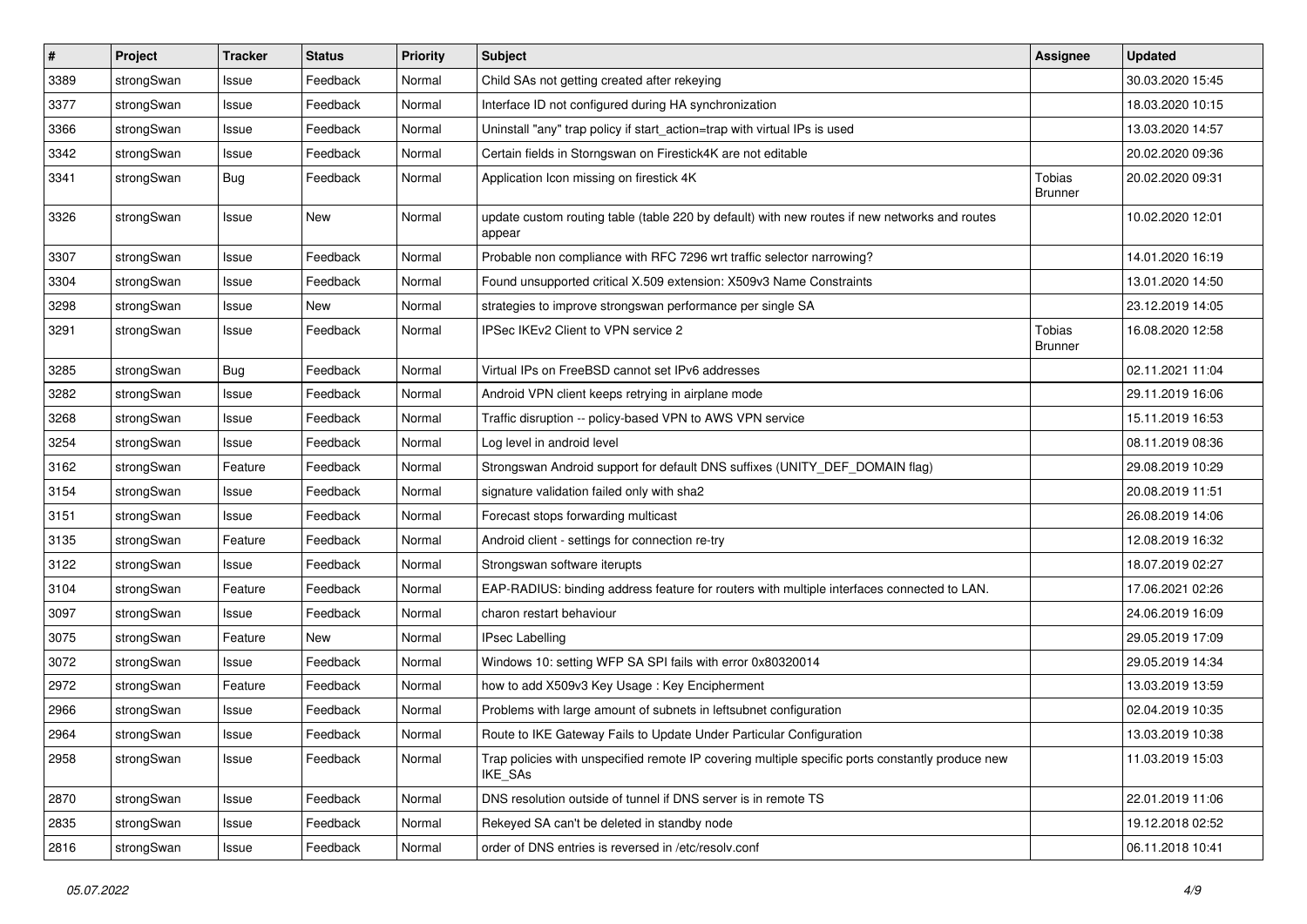| $\pmb{\#}$ | Project    | <b>Tracker</b> | <b>Status</b> | <b>Priority</b> | <b>Subject</b>                                                                                | <b>Assignee</b> | <b>Updated</b>   |
|------------|------------|----------------|---------------|-----------------|-----------------------------------------------------------------------------------------------|-----------------|------------------|
| 2814       | strongSwan | Feature        | Feedback      | Normal          | Force Keepalive Packets if There is no NAT                                                    |                 | 29.10.2018 15:47 |
| 2793       | strongSwan | Feature        | Feedback      | Normal          | Remote identity with certificate                                                              |                 | 15.10.2018 10:20 |
| 2750       | strongSwan | Issue          | Feedback      | Normal          | setting WFP SA SPI failed: 0x80320035                                                         |                 | 27.05.2019 11:59 |
| 2729       | strongSwan | Feature        | Feedback      | Normal          | Does Swanctl provide the same option as Ipsec with the rightID using a %?                     |                 | 20.09.2018 17:37 |
| 2726       | strongSwan | Issue          | Feedback      | Normal          | Strongswan selects wrong source IP                                                            |                 | 23.08.2018 13:38 |
| 2707       | strongSwan | Feature        | New           | Normal          | More attributes taken/translated from radius attributes                                       |                 | 14.07.2018 15:21 |
| 2701       | strongSwan | Issue          | New           | Normal          | Low bandwidth when Iperfing data thorugh IPSEC tunnel                                         |                 | 07.07.2020 13:38 |
| 2691       | strongSwan | Issue          | New           | Normal          | Strongswan and KSOFTIRQ cpu utilization                                                       |                 | 26.06.2018 14:34 |
| 2682       | strongSwan | Issue          | New           | Normal          | IMV/IMC (re)Attestation                                                                       |                 | 07.06.2018 21:25 |
| 2678       | strongSwan | Issue          | Feedback      | Normal          | Phase 1 issue                                                                                 |                 | 07.06.2018 20:06 |
| 2671       | strongSwan | Issue          | New           | Normal          | Passing user-supplied cerificate file names to charon-nm is problematic                       |                 | 23.05.2018 21:27 |
| 2668       | strongSwan | Feature        | Feedback      | Normal          | UE shall include the DEVICE_IDENTITY Notify payload                                           |                 | 22.05.2018 13:48 |
| 2621       | strongSwan | Issue          | Feedback      | Normal          | Android: VPN connection stops working, strongSwan shows Connected                             |                 | 06.07.2018 13:06 |
| 2618       | strongSwan | Issue          | Feedback      | Normal          | Query regarding assignment of Tunnel IP                                                       |                 | 09.04.2018 10:57 |
| 2580       | strongSwan | Issue          | Feedback      | Normal          | [CFG] handling xx attribute failed in Android or Ubuntu, but works in macOS                   |                 | 09.03.2018 17:49 |
| 2560       | strongSwan | Issue          | Feedback      | Normal          | Duplicate CA cert requests sent                                                               |                 | 28.02.2018 10:54 |
| 2495       | strongSwan | Feature        | Feedback      | Normal          | LibreSSL Plugin                                                                               |                 | 13.12.2017 09:29 |
| 2494       | strongSwan | Issue          | Feedback      | Normal          | Problems With 64bit Slot IDs With Pkcs11 Plugin                                               | Jordan Hrycaj   | 12.12.2017 16:03 |
| 2493       | strongSwan | Issue          | Feedback      | Normal          | Pkcs11 Plugin Returns w/Bogus Return Code                                                     | Jordan Hrycaj   | 12.12.2017 15:58 |
| 2464       | strongSwan | Issue          | New           | Normal          | How to Loadbalance strongswan IPsec via NGINX?                                                |                 | 12.11.2017 19:16 |
| 2446       | strongSwan | Issue          | Feedback      | Normal          | Traffic loss during IKE reauth despite make-before-break enabled                              |                 | 27.11.2017 17:12 |
| 2432       | strongSwan | Issue          | New           | Normal          | PLUTO_ME can be different for up-client and down-client                                       |                 | 21.09.2017 11:57 |
| 2411       | strongSwan | Issue          | Feedback      | Normal          | VPN server name resolution is done via overlay DNS server upon IKE disconnect                 |                 | 22.08.2017 10:42 |
| 2400       | strongSwan | Issue          | Feedback      | Normal          | Is DPD supposed to detect dead tunnel, or dead IKE instance                                   |                 | 11.01.2019 22:53 |
| 2394       | strongSwan | Issue          | Feedback      | Normal          | IP is not assigned after re-authentication                                                    |                 | 04.08.2017 19:03 |
| 2361       | strongSwan | Feature        | New           | Normal          | Import .sswan files from NetworkManager                                                       |                 | 12.06.2017 15:25 |
| 2357       | strongSwan | Issue          | Feedback      | Normal          | How to initiate IPsec SA Transport Mode without IKE?                                          |                 | 18.01.2021 18:36 |
| 2319       | strongSwan | Issue          | Feedback      | Normal          | gives up trying to bring up connection after DNS SERVFAIL                                     |                 | 08.05.2017 15:41 |
| 2307       | strongSwan | Feature        | Feedback      | Normal          | Permit installation of trap policy for CHILD_SA configurations with unset local_addrs         |                 | 26.04.2017 15:04 |
| 2273       | strongSwan | Bug            | Feedback      | Normal          | Unable to install strongswan client helper on OSX El Capitan                                  |                 | 10.03.2017 15:34 |
| 2260       | strongSwan | Issue          | New           | Normal          | Number of CHILD_SA for a single connection grows over time                                    |                 | 28.02.2017 13:46 |
| 2203       | strongSwan | Issue          | Feedback      | Normal          | Protecting symetric traffic using high availability in gateway to gateway setup (both active) |                 | 15.02.2017 14:20 |
| 2202       | strongSwan | Feature        | Feedback      | Normal          | Radius NAS IP to be specified                                                                 |                 | 18.01.2017 17:58 |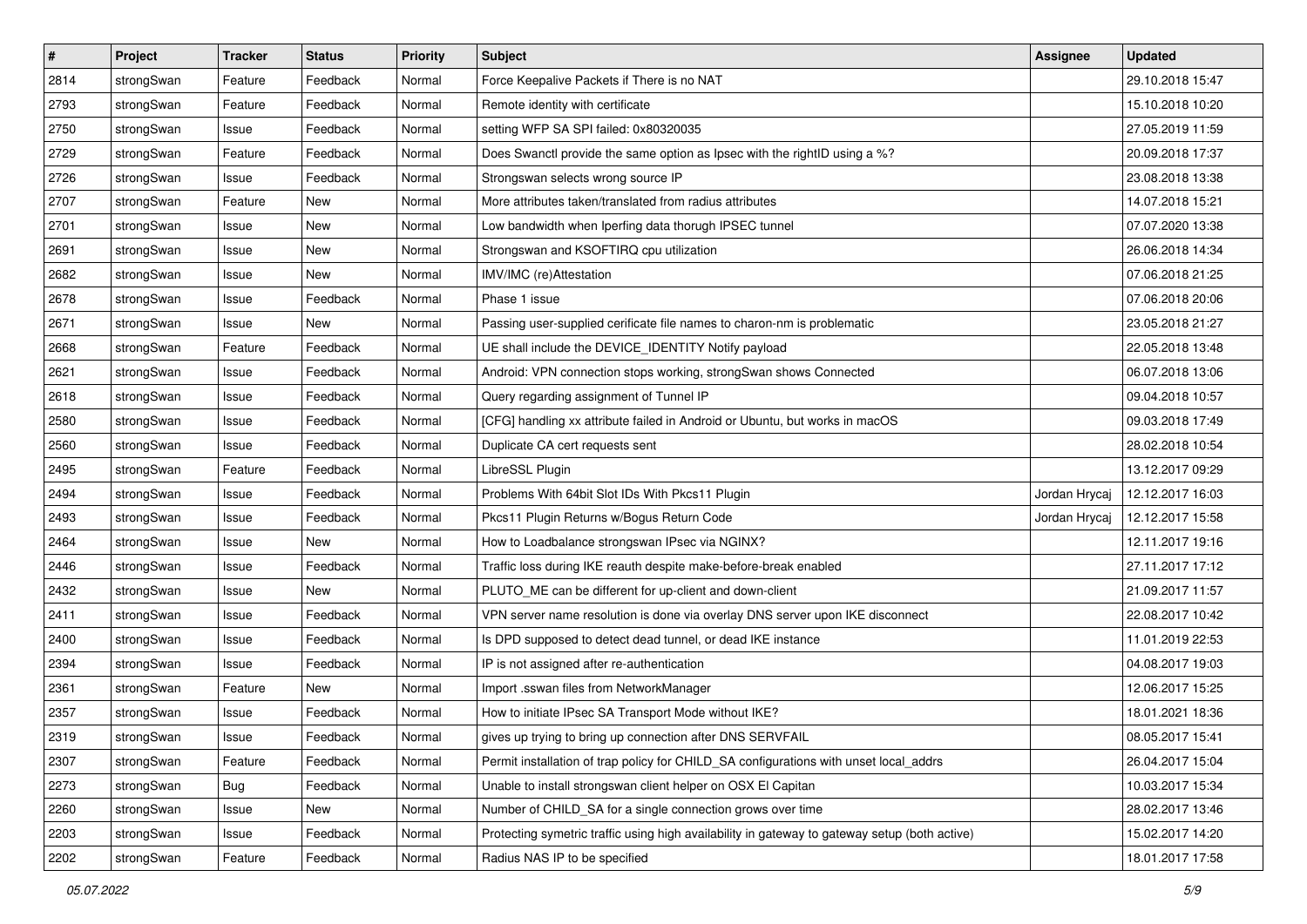| $\sharp$ | Project    | <b>Tracker</b> | <b>Status</b> | <b>Priority</b> | <b>Subject</b>                                                                                                                                          | <b>Assignee</b>          | <b>Updated</b>   |
|----------|------------|----------------|---------------|-----------------|---------------------------------------------------------------------------------------------------------------------------------------------------------|--------------------------|------------------|
| 2189     | strongSwan | Feature        | Assigned      | Normal          | Support RFC 8229: TCP Encapsulation of IKE and IPsec Packets                                                                                            | Tobias<br><b>Brunner</b> | 05.06.2020 19:48 |
| 2185     | strongSwan | Feature        | Feedback      | Normal          | INTERNAL_IP4_SUBNET Attribute Support in Android Client                                                                                                 |                          | 10.12.2016 01:14 |
| 2184     | strongSwan | Issue          | Feedback      | Normal          | configuration with multiple RSA keys                                                                                                                    |                          | 14.12.2016 13:09 |
| 2178     | strongSwan | Issue          | <b>New</b>    | Normal          | ha and updown                                                                                                                                           |                          | 01.12.2016 13:53 |
| 2165     | strongSwan | Feature        | Feedback      | Normal          | missing LIBRESSL_VERSION_NUMBER support                                                                                                                 |                          | 03.11.2016 09:23 |
| 2160     | strongSwan | Issue          | Feedback      | Normal          | support for opportunistic encryption                                                                                                                    |                          | 06.05.2020 10:32 |
| 2112     | strongSwan | Issue          | New           | Normal          | Broadcast packets are not relayed from Lan to Vpn clilent                                                                                               |                          | 14.09.2016 14:18 |
| 2110     | strongSwan | Issue          | Feedback      | Normal          | Remote Identity (IDr) in IKE AUTH Response is sent as hex-encoded binary value instead of text<br>when setting leftid to type KEY_ID (leftid=@#xxxxxxx) |                          | 13.09.2016 21:42 |
| 2095     | strongSwan | Feature        | Feedback      | Normal          | Support liveness check in Strongswan                                                                                                                    |                          | 31.05.2017 00:56 |
| 2077     | strongSwan | Issue          | Feedback      | Normal          | Grace period before reassigning offline IP lease                                                                                                        |                          | 06.10.2017 10:44 |
| 1559     | strongSwan | Feature        | Feedback      | Normal          | Expose received XAUTH/EAP username/password prompts via VICI, send secrets via VICI on<br>prompt                                                        |                          | 09.05.2017 16:28 |
| 1506     | strongSwan | Feature        | Feedback      | Normal          | Enhance DoS protection to deny users that failed Authentication                                                                                         |                          | 17.06.2016 14:31 |
| 1482     | strongSwan | Feature        | Feedback      | Normal          | Allow changing init_limit_half_open etc. at runtime by reloading strongswan.conf                                                                        |                          | 26.05.2016 14:49 |
| 1456     | strongSwan | Issue          | Feedback      | Normal          | Missing Tunnel-Client-Endpoint & Tunnel-Server-Endpoint AVP in RADIUS Accounting Start/Stop<br>messages                                                 |                          | 11.05.2016 11:54 |
| 1422     | strongSwan | Issue          | Feedback      | Normal          | IKEv1: IKE_SA reauth vs. CHILD_SA rekey race prevents IKE_SA reauthentication in time                                                                   |                          | 20.04.2016 15:06 |
| 1383     | strongSwan | Issue          | Feedback      | Normal          | How to limit the amount of the installed Child SAs                                                                                                      |                          | 08.04.2016 11:20 |
| 1338     | strongSwan | Issue          | Feedback      | Normal          | problem with changing esp algorithm in strongswan                                                                                                       |                          | 10.03.2016 18:23 |
| 1334     | strongSwan | Issue          | Feedback      | Normal          | Version 5.3.5, duplicated tunnel aftr IKE_SA rekeyed                                                                                                    |                          | 10.03.2016 11:06 |
| 1289     | strongSwan | Issue          | New           | Normal          | HA plugin should sync last sent packet                                                                                                                  |                          | 01.02.2016 13:59 |
| 1276     | strongSwan | Issue          | Feedback      | Normal          | Threading: ext-auth hook blocks any other connection attempt                                                                                            |                          | 27.01.2016 12:28 |
| 1271     | strongSwan | Issue          | <b>New</b>    | Normal          | X.509 UTF-8 support                                                                                                                                     |                          | 17.01.2016 14:39 |
| 1265     | strongSwan | Feature        | <b>New</b>    | Normal          | An option to disable NAT-T                                                                                                                              |                          | 23.06.2021 19:41 |
| 1253     | strongSwan | Feature        | Feedback      | Normal          | Strongswan doesn't support CA bundles                                                                                                                   |                          | 19.01.2016 11:23 |
| 1251     | strongSwan | Feature        | New           | Normal          | FreeBSD HA                                                                                                                                              |                          | 11.01.2016 22:01 |
| 1207     | strongSwan | Feature        | New           | Normal          | Add more than 2 hosts support to HA plugin and make it configurable                                                                                     |                          | 08.12.2015 05:05 |
| 1165     | strongSwan | Issue          | New           | Normal          | StrongSwan Virtual Ip problem                                                                                                                           | Martin Willi             | 19.10.2015 23:59 |
| 1157     | strongSwan | Issue          | Feedback      | Normal          | Message ID overflow RFC 5996 2.2                                                                                                                        |                          | 12.10.2015 13:52 |
| 1082     | strongSwan | Feature        | Feedback      | Normal          | Framed-Route to set leftsubnet                                                                                                                          |                          | 07.10.2016 10:02 |
| 1081     | strongSwan | Feature        | New           | Normal          | Active/standby VPN Gateway Failover                                                                                                                     |                          | 21.08.2015 22:01 |
| 1079     | strongSwan | Feature        | Feedback      | Normal          | Future Plans for firwall configuration equivalent under FreeBSD                                                                                         |                          | 21.08.2015 15:58 |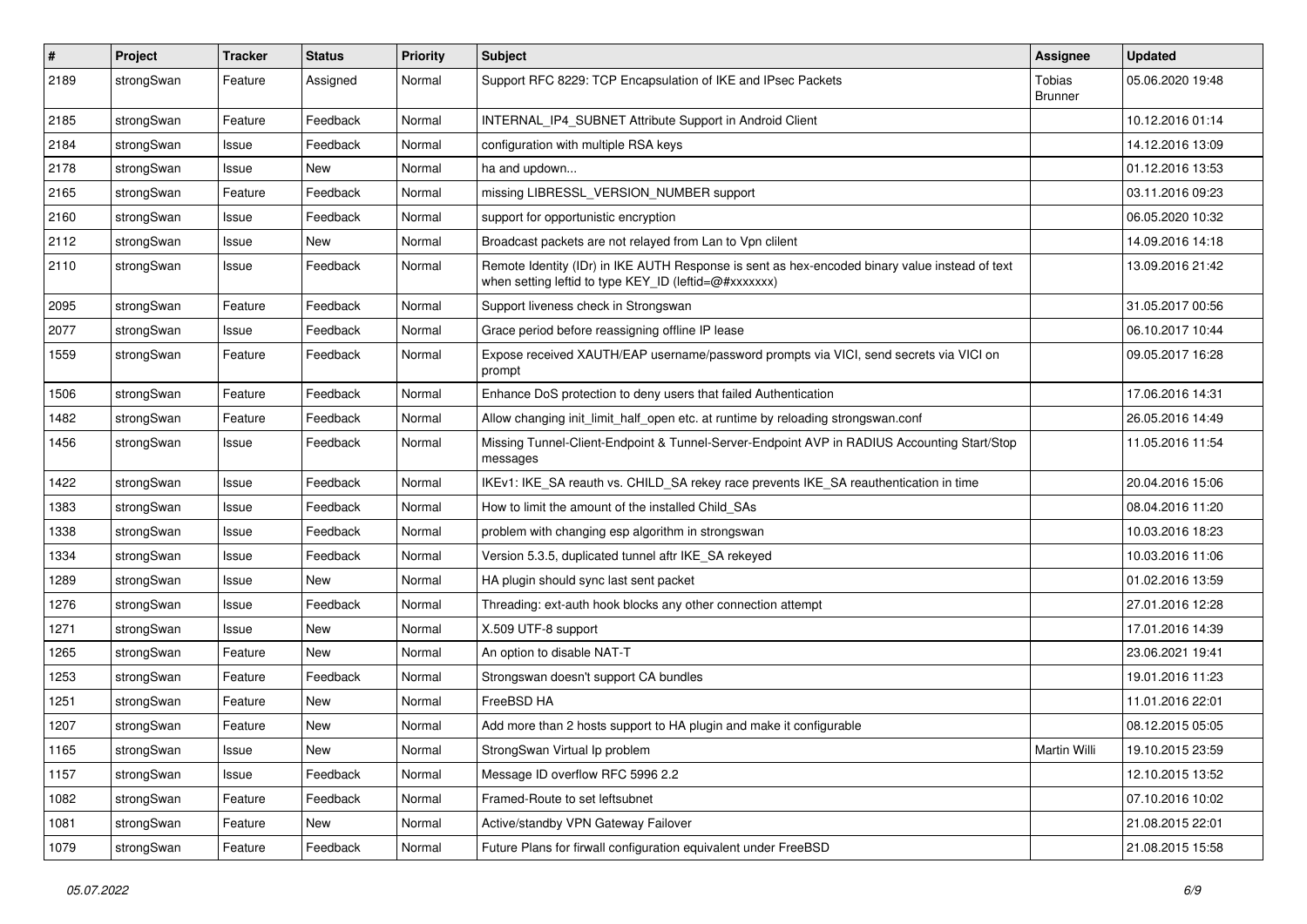| $\vert$ # | Project    | <b>Tracker</b> | <b>Status</b> | <b>Priority</b> | Subject                                                                                 | <b>Assignee</b>          | <b>Updated</b>   |
|-----------|------------|----------------|---------------|-----------------|-----------------------------------------------------------------------------------------|--------------------------|------------------|
| 1068      | strongSwan | Bug            | Feedback      | Normal          | strongswan 5.3.2 and IKEv1 in transport mode causes NO_PROPOSAL_CHOSEN error            |                          | 26.01.2018 13:30 |
| 1057      | strongSwan | Feature        | New           | Normal          | conn switching based on eap identity                                                    |                          | 24.03.2020 10:14 |
| 1008      | strongSwan | Feature        | Feedback      | Normal          | FARP for IPv6                                                                           |                          | 14.12.2015 20:59 |
| 1000      | strongSwan | Feature        | Feedback      | Normal          | Raise ALERT_TS_MISMATCH in IKE V1                                                       |                          | 09.09.2015 12:47 |
| 974       | strongSwan | Issue          | <b>New</b>    | Normal          | Charon crash on Mac OS with IPv6 Virtual IP                                             |                          | 26.08.2021 21:07 |
| 973       | strongSwan | Issue          | New           | Normal          | IKEv2 dpd + auto=route + tunnel downtime cause additional CHILD SAs                     |                          | 29.05.2015 17:40 |
| 960       | strongSwan | Feature        | Feedback      | Normal          | Raise ALERT_PROPOSAL_MISMATCH_IKE in IKE V1                                             | Martin Willi             | 30.08.2017 09:05 |
| 930       | strongSwan | Feature        | New           | Normal          | Option to have non-sequential v6 roadwarrior addresses                                  |                          | 12.01.2016 16:36 |
| 927       | strongSwan | Feature        | New           | Normal          | Charon: Implement route events and add an consumer in updown plugin                     |                          | 11.04.2015 12:02 |
| 926       | strongSwan | Issue          | New           | Normal          | HA: resync errors when a node is joining a cluster                                      |                          | 10.04.2015 15:05 |
| 923       | strongSwan | Issue          | New           | Normal          | MOBIKE not working on HA cluster                                                        |                          | 09.04.2015 09:46 |
| 817       | strongSwan | Issue          | Feedback      | Normal          | <b>IKEv2 IPv6 Router Advertisement</b>                                                  |                          | 27.03.2020 17:14 |
| 777       | strongSwan | Issue          | <b>New</b>    | Normal          | column length in attributes table of strongswan database is too short                   |                          | 25.11.2014 20:46 |
| 766       | strongSwan | Feature        | New           | Normal          | Make retransmit settings tunable by connection                                          |                          | 14.11.2014 10:02 |
| 746       | strongSwan | Feature        | <b>New</b>    | Normal          | Different radius server(s) for accounting                                               |                          | 22.10.2014 12:23 |
| 730       | strongSwan | Issue          | New           | Normal          | NAT-NAT fallback                                                                        |                          | 09.10.2014 12:40 |
| 702       | strongSwan | Issue          | New           | Normal          | ipsec route mode, Strongswan as responder may result collsion in INIT exchange. and ike |                          | 12.09.2014 16:34 |
| 697       | strongSwan | Issue          | <b>New</b>    | Normal          | HA: nodes fail to sync data because of UDP packet drops                                 |                          | 09.09.2014 14:29 |
| 693       | strongSwan | Feature        | Feedback      | Normal          | Time policy for roadwarrior                                                             | Tobias<br><b>Brunner</b> | 02.09.2014 11:06 |
| 645       | strongSwan | Feature        | <b>New</b>    | Normal          | Support HeapAlloc() and friends in leak-detective                                       |                          | 10.07.2014 15:12 |
| 644       | strongSwan | Feature        | <b>New</b>    | Normal          | Non-monolithic Windows build                                                            |                          | 10.07.2014 15:12 |
| 643       | strongSwan | Feature        | <b>New</b>    | Normal          | CNG/Bcrypt native Windows crypto plugin                                                 |                          | 10.07.2014 15:12 |
| 642       | strongSwan | Feature        | New           | Normal          | Windows Named Pipe stream and service                                                   |                          | 10.07.2014 15:11 |
| 641       | strongSwan | Feature        | New           | Normal          | kernel-iph virtual IP support and IKE routing lookups ignoring IPsec routes             |                          | 10.07.2014 15:11 |
| 640       | strongSwan | Feature        | New           | Normal          | Provide an init_once() abstraction layer                                                |                          | 10.07.2014 15:10 |
| 628       | strongSwan | Issue          | New           | Normal          | Windows Phone 8.1 - Certificate Pattern Matching                                        |                          | 30.06.2014 14:06 |
| 619       | strongSwan | Issue          | New           | Normal          | pki --issue should have an --out option                                                 |                          | 15.06.2014 00:26 |
| 552       | strongSwan | Issue          | Feedback      | Normal          | move pki tool to ipsecdir                                                               | Tobias<br><b>Brunner</b> | 14.04.2014 13:52 |
| 542       | strongSwan | Issue          | Feedback      | Normal          | Nesting tunnels                                                                         | Andreas<br>Steffen       | 07.03.2014 09:22 |
| 541       | strongSwan | Issue          | New           | Normal          | List of servers in client config (Failover)                                             |                          | 13.08.2014 15:10 |
| 522       | strongSwan | Issue          | New           | Normal          | Mac OS X native application won't update network interface for DNS lookups              |                          | 08.07.2014 10:23 |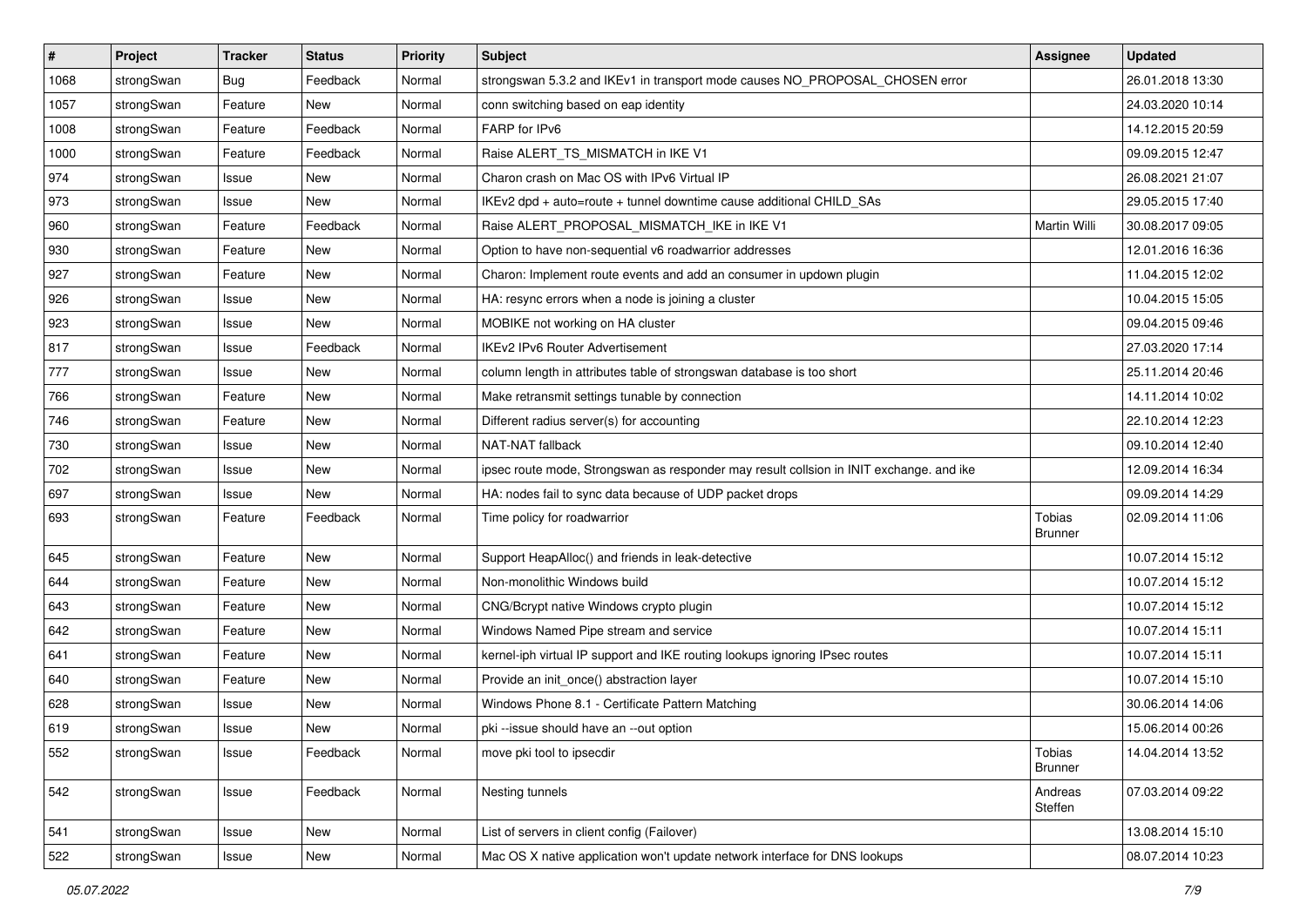| #    | Project    | <b>Tracker</b> | <b>Status</b> | <b>Priority</b> | <b>Subject</b>                                                                                           | <b>Assignee</b>          | <b>Updated</b>   |
|------|------------|----------------|---------------|-----------------|----------------------------------------------------------------------------------------------------------|--------------------------|------------------|
| 482  | strongSwan | Issue          | Feedback      | Normal          | NAT-NAT connection                                                                                       | Tobias<br><b>Brunner</b> | 09.10.2014 12:37 |
| 462  | strongSwan | Issue          | Feedback      | Normal          | strongswan android app can not use on android 4.4 OS                                                     | Tobias<br><b>Brunner</b> | 06.01.2014 13:07 |
| 456  | strongSwan | <b>Bug</b>     | Feedback      | Normal          | StrongSwan client for OS X crashes                                                                       | Martin Willi             | 21.03.2014 12:16 |
| 420  | strongSwan | Feature        | Feedback      | Normal          | Add more of the verbs that were supported by pluto to the updown plugin                                  | Tobias<br><b>Brunner</b> | 11.10.2013 07:56 |
| 404  | strongSwan | Issue          | Feedback      | Normal          | TNC: Update HowTos and implement some compilation flag checking                                          | Andreas<br>Steffen       | 10.09.2013 13:58 |
| 359  | strongSwan | Issue          | Feedback      | Normal          | <b>Mediation Server Connection</b>                                                                       | Tobias<br><b>Brunner</b> | 16.07.2013 16:25 |
| 357  | strongSwan | Issue          | <b>New</b>    | Normal          | Lifetime in case of IKEv1                                                                                |                          | 18.05.2015 10:40 |
| 352  | strongSwan | Issue          | Feedback      | Normal          | unable to allocate SPIs from kernel when running 32 bit binaries on 64 bit Linux                         |                          | 17.04.2018 14:59 |
| 312  | strongSwan | Feature        | New           | Normal          | Feature Request: Option to limit or disable sending of ADDITIONAL_*_ADDRESS list for MOBIKE<br>Responder |                          | 13.03.2013 19:19 |
| 309  | strongSwan | Feature        | Feedback      | Normal          | Problem with Network Aliases for charon.interfaces_ignore and charon.interfaces_use                      | Tobias<br><b>Brunner</b> | 21.03.2013 19:32 |
| 302  | strongSwan | Bug            | Feedback      | Normal          | No matching outbound IPsec policy                                                                        | Tobias<br>Brunner        | 01.03.2013 12:19 |
| 268  | strongSwan | Feature        | Feedback      | Normal          | support for ssh keypairs in strongswan network-manager plugin                                            | Tobias<br><b>Brunner</b> | 19.02.2014 15:13 |
| 243  | strongSwan | Feature        | Feedback      | Normal          | Configure routing table in peer                                                                          | Tobias<br><b>Brunner</b> | 23.05.2013 20:03 |
| 215  | strongSwan | Feature        | New           | Normal          | strongswan NetworkManager plugin: make the "normal" ipsec configuration usable                           |                          | 12.08.2012 04:47 |
| 173  | strongSwan | Feature        | Assigned      | Normal          | Support for IP address ranges in traffic selectors                                                       | Tobias<br><b>Brunner</b> | 14.06.2012 11:31 |
| 162  | strongSwan | Feature        | Feedback      | Normal          | Submit ClusterIP patches mainline                                                                        |                          | 14.12.2015 20:43 |
| 129  | strongSwan | Feature        | Assigned      | Normal          | Relations between ike/child/peer cfg                                                                     | Martin Willi             | 06.02.2012 10:50 |
| 104  | strongSwan | Feature        | Feedback      | Normal          | Postgresql Db Support                                                                                    |                          | 04.09.2019 10:05 |
| 87   | strongSwan | Feature        | New           | Normal          | <b>IPsec Multicast Support</b>                                                                           |                          | 19.12.2014 14:20 |
| 3626 | strongSwan | Issue          | Feedback      | Low             | 'Always On VPN" not available in Fire TV 4k                                                              | Tobias<br>Brunner        | 11.11.2020 12:41 |
| 3613 | strongSwan | Issue          | Feedback      | Low             | Load-test jobs scheduled after tunnels are terminated                                                    |                          | 28.10.2020 12:06 |
| 3457 | strongSwan | Feature        | New           | Low             | user-friendly pkcs11 certificate selection                                                               |                          | 22.05.2020 12:52 |
| 3456 | strongSwan | Feature        | New           | Low             | move to github/gitlab                                                                                    |                          | 22.05.2020 12:27 |
| 3276 | strongSwan | Feature        | Feedback      | Low             | N1_MODE_CAPABILITY                                                                                       |                          | 21.11.2019 16:49 |
| 3244 | strongSwan | Feature        | New           | Low             | eap-peap on android                                                                                      |                          | 04.11.2019 10:17 |